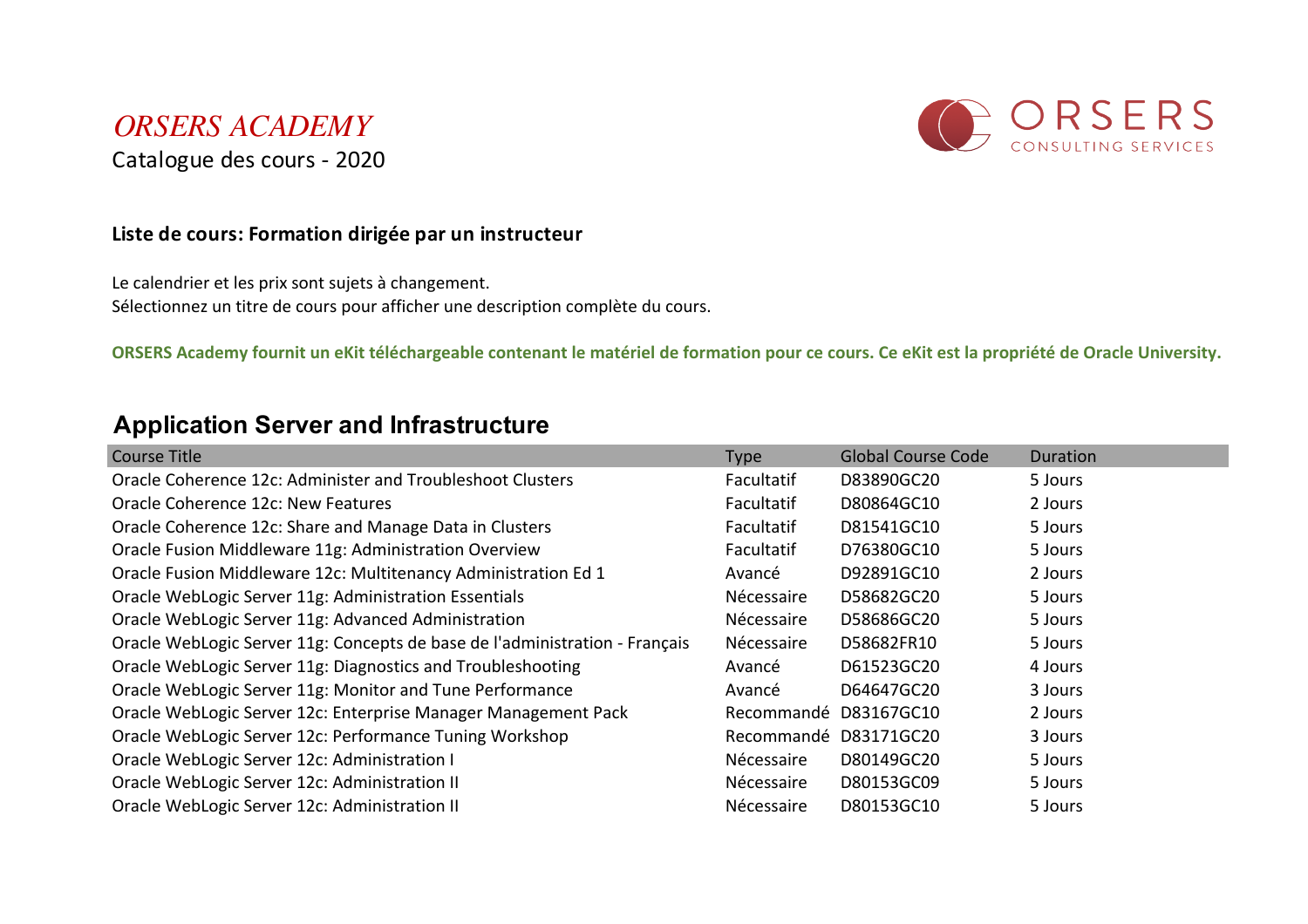| Oracle WebLogic Server 12c: Administration II        | Nécessaire | D80153GC20 | 5 Jours |
|------------------------------------------------------|------------|------------|---------|
| Oracle WebLogic Server 12c: JMS Administration       | Avancé     | D95822GC20 | 3 Jours |
| Oracle WebLogic Server 12c: Troubleshooting Workshop | Avancé     | D83175GC20 | 2 Jours |

## **Business Intelligence**

| Course Title                                                        | <b>Type</b> | <b>Global Course Code</b> | Duration |
|---------------------------------------------------------------------|-------------|---------------------------|----------|
| Oracle BI 11g R1: Create Analyses & Dashboards for End Users        |             | D79546GC10                | 2 Jours  |
| Oracle BI 11g R1: Create Analyses and Dashboards                    |             | D89291GC50                | 5 Jours  |
| Oracle BI 11g R1: Build Repositories                                |             | D63514GC20                | 5 Jours  |
| Oracle BI 12c: Build Repositories                                   |             | D95501GC10                | 5 Jours  |
| Oracle BI 12c: Create Analyses and Dashboards Ed 1                  |             | D95505GC10                | 5 Jours  |
| Oracle BI 12c: New Features for Administrators                      |             | D93282GC10                | 1 Day    |
| Oracle BI Publisher 12c R1: Fundamentals                            |             | D102075GC10               | 3 Jours  |
| Oracle Endeca Information Discovery 3.1: Build Discovery Apps       |             | D84992GC10                | 3 Jours  |
| Oracle Essbase 11.1.2 Bootcamp (11.1.2.4)                           |             | D63979GC30                | 5 Jours  |
| Oracle Essbase 11.1.2 for System Administrators                     |             | D67704GC10                | 3 Jours  |
| Oracle Essbase 11.1.2: Calculate Block Storage Databases (11.1.2.3) |             | D67955GC20                | 2 Jours  |
| Oracle Essbase 11.1.2: Deploy Aggregate Storage Databases           |             | D71310GC10                | 4 Jours  |
| Oracle Real-Time Decisions 3.0 (RTD) for Developers                 |             | D72156GC10                | 3 Jours  |

## **Data Integration**

| Course Title                                                     | <b>Type</b> | <b>Global Course Code</b> | Duration |
|------------------------------------------------------------------|-------------|---------------------------|----------|
| Oracle Data Integrator 11g: Integration and Administration       |             | D64974GC20                | 5 Jours  |
| Oracle Data Integrator 12c: Advanced Integration and Development |             | D87557GC20                | 3 Jours  |
| Oracle Data Integrator 12c: Integration and Administration       |             | D82167GC30                | 5 Jours  |
| Oracle Data Integrator 12c: New Features                         |             | D82171GC10                | 1 Day    |
| Oracle GoldenGate 11g Fundamentals for Oracle                    |             | D66519GC10                | 4 Jours  |
| Oracle GoldenGate 11g: Fundamentals for Oracle                   |             | D66519GC20                | 4 Jours  |
| Oracle GoldenGate 12c: Advanced Configuration for Oracle         |             | D89113GC10                | 4 Jours  |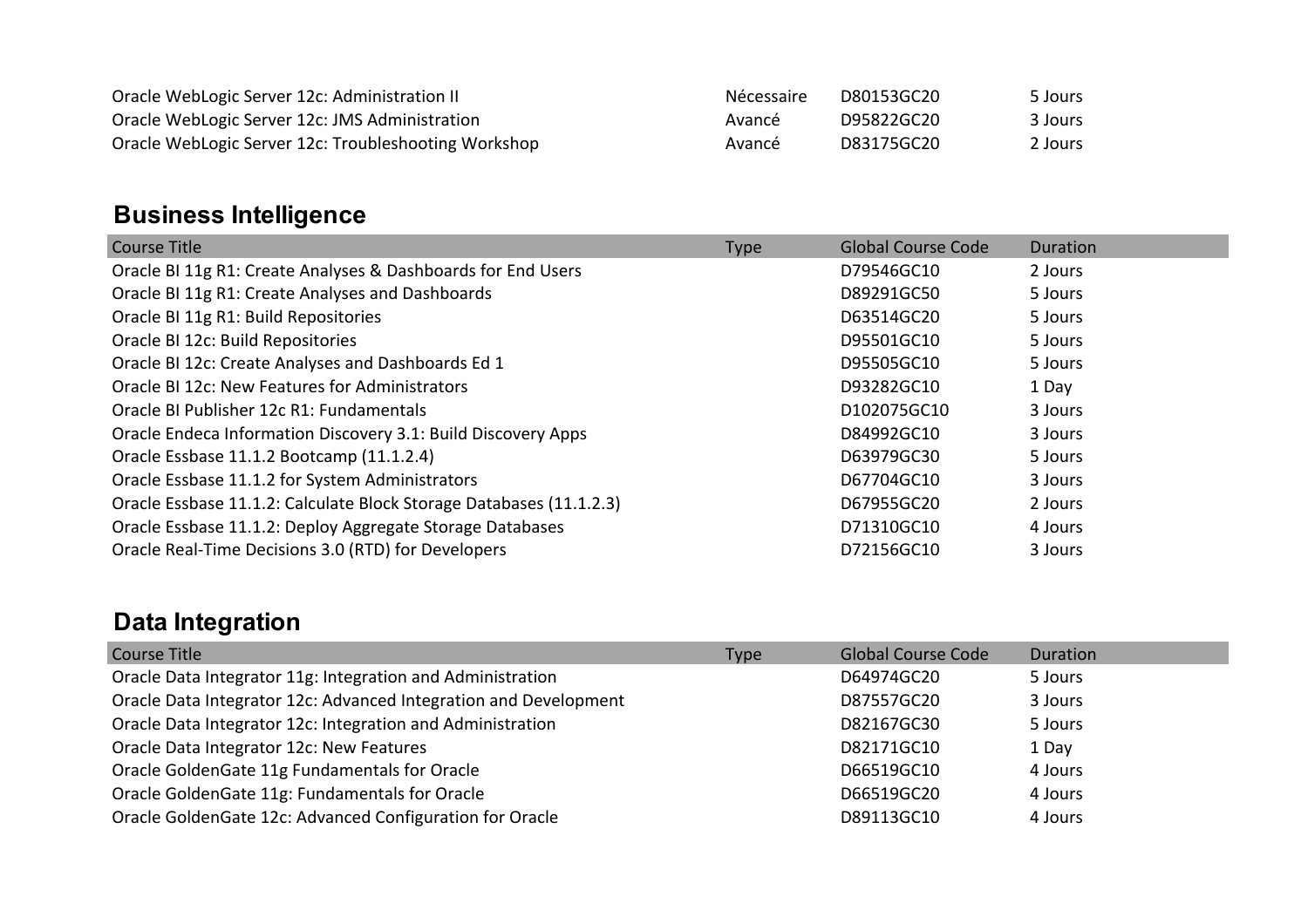| Oracle Golden Gate 12c: Fundamentals for Oracle    | D84357GC20 | 4 Jours |
|----------------------------------------------------|------------|---------|
| Oracle Golden Gate 12c: Integrate Big Data         | D97784GC10 | 3 Jours |
| Oracle Golden Gate 12c: Management Pack Overview   | D88033GC10 | 2 Jours |
| Oracle Golden Gate 12c: Troubleshooting and Tuning | D85725GC10 | 4 Jours |
| Oracle GoldenGate Veridata 12c: Essentials         | D91510GC10 | 1 Day   |

## **Data Warehousing**

| Course Title                                       | <b>Type</b> | <b>Global Course Code</b> | Duration |
|----------------------------------------------------|-------------|---------------------------|----------|
| Implement Oracle Data Warehousing Best Practices   |             | D65995GC10                | 1 Day    |
| Oracle Database 11g: Administer a Data Warehouse   |             | D70064GC10                | 4 Jours  |
| Oracle Database 11g: Administer a Data Warehouse   |             | D70064GC20                | 4 Jours  |
| Oracle Database 11g: Data Mining Techniques        |             | D73528GC10                | 2 Jours  |
| Oracle Database 11g: Data Warehousing Fundamentals |             | D56261GC10                | 3 Jours  |
| Oracle Database 11g: OLAP Essentials               |             | D70039GC10                | 3 Jours  |

## **Database Application Development**

| <b>Course Title</b>                                 | <b>Type</b> | <b>Global Course Code</b> | Duration |
|-----------------------------------------------------|-------------|---------------------------|----------|
| Introduction to SQL/PLSQL Accelerated Ed 2          |             | D80178GC20                | 5 Jours  |
| Oracle Application Express Workshop I               |             | D79653GC10                | 5 Jours  |
| Oracle Application Express Workshop I Ed 2          |             | D79653GC20                | 5 Jours  |
| <b>Oracle Application Express Workshop II</b>       |             | D79657GC10                | 3 Jours  |
| Oracle Application Express Workshop II Ed 2         |             | D79657GC20                | 3 Jours  |
| <b>Oracle Application Express: Administration</b>   |             | D73628GC10                | 2 Jours  |
| Oracle Application Express: Administration Ed 2     |             | D73628GC20                | 2 Jours  |
| Oracle Data Modeling and Relational Database Design |             | D56497GC20                | 4 Jours  |
| Oracle Database 11g : Atelier SQL Tuning Version 2  |             | D52163FR20                | 3 Jours  |
| Oracle Database 11g : Langage PL/SQL avancé         |             | D52601FR20                | 3 Jours  |
| Oracle Database 11g: SQL Tuning Workshop            |             | D52163GC20                | 3 Jours  |
| Oracle Database 12c R2: Advanced PL/SQL Ed 2        |             | D80343GC20                | 3 Jours  |
| Oracle Database 12c R2: Introduction to SQL         |             | D80174GC20                | 5 Jours  |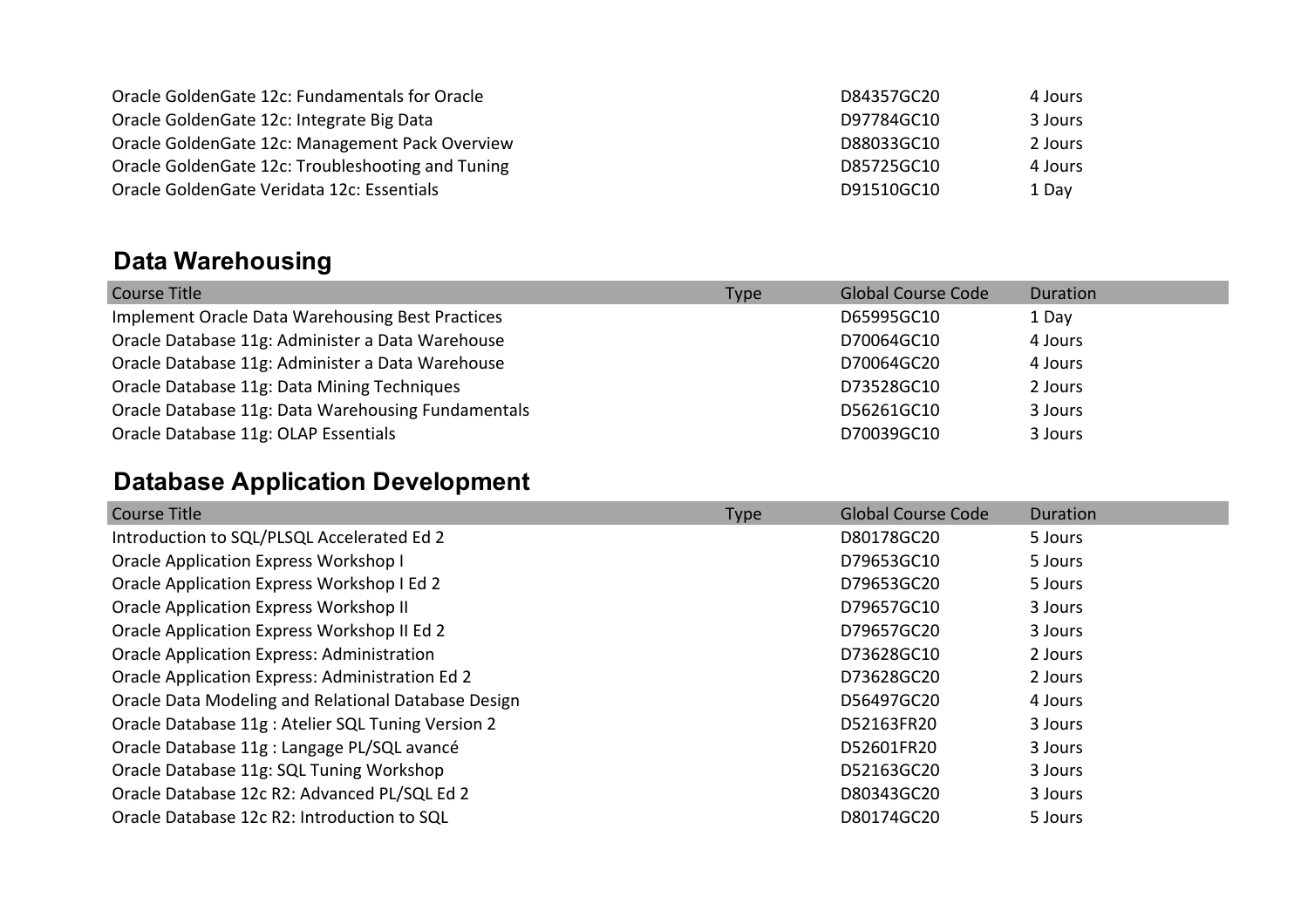| Oracle Database 12c R2: Program with PL/SQL Ed 2              | D80186GC20 | 5 Jours |
|---------------------------------------------------------------|------------|---------|
| Oracle Database 12c R2: SQL Workshop                          | D80190GC20 | 3 Jours |
| Oracle Database 12c R2: SQL Workshop I Ed 3                   | D80190GC30 | 3 Jours |
| Oracle Database 12c R2: SQL Workshop II Ed 2                  | D80194GC20 | 2 Jours |
| Oracle Database 12c: Advanced PL/SQL                          | D80343GC10 | 3 Jours |
| Oracle Database 12c: Introduction to SQL Ed 1.1               | D80174GC10 | 5 Jours |
| Oracle Database : Les fondamentaux du langage SQL (I) NOUVEAU | D64258FR10 | 3 Jours |
| Oracle Database : Les fondamentaux du langage SQL (II)        | D64260FR10 | 2 Jours |
| Oracle Database SQL and PL/SQL New Features Ed 1              | D90165GC10 | 2 Jours |
| Oracle Database: Develop PL/SQL Program Units                 | D80170GC10 | 3 Jours |
| Oracle Database: Develop PL/SQL Program Units Ed 2            | D80170GC20 | 3 Jours |
| Oracle Database: Introduction to SQL                          | D64252GC10 | 5 Jours |
| Oracle Database: Introduction to SQL Ed 2                     | D80174FR20 | 5 Jours |
| Oracle Database: Introduction to SQL/PLSQL Accelerated        | D80178GC10 | 5 Jours |
| Oracle Database: PL/SQL Fundamentals                          | D80182GC10 | 2 Jours |
| Oracle Database: PL/SQL Fundamentals Ed 2                     | D80182GC20 | 2 Jours |
| Oracle Database: Program with PL/SQL                          | D80186GC10 | 5 Jours |
| Oracle Database: SQL Tuning for Developers                    | D79995GC10 | 3 Jours |
| Oracle Database: SQL Tuning for Developers Ed 2               | D99667GC20 | 3 Jours |
| Oracle Database: SQL Workshop II                              | D80194GC10 | 2 Jours |
| Oracle Database: SQL and PL/SQL Fundamentals                  | D80198GC10 | 5 Jours |
| Oracle Database: SQL and PL/SQL Fundamentals Ed 2             | D80198GC20 | 5 Jours |
| Using Java - for PL/SQL and Database Developers               | D71990GC10 | 2 Jours |

# **Middleware Development Tools**

| Course Title                                                            | Type | Global Course Code | Duration |
|-------------------------------------------------------------------------|------|--------------------|----------|
| Oracle Fusion Middleware 11g : Administrer Forms Services               |      | D60387FR10         | 3 Jours  |
| Oracle Fusion Middleware 11g : Développer des applications avec ADF (I) |      | D53979FR20         | 5 Jours  |
| Oracle Fusion Middleware 11g: Administer Forms Services                 |      | D60387GC10         | 3 Jours  |
| Oracle Fusion Middleware 11g: Build Applications with ADF Accelerated   |      | D72217GC20         | 5 Jours  |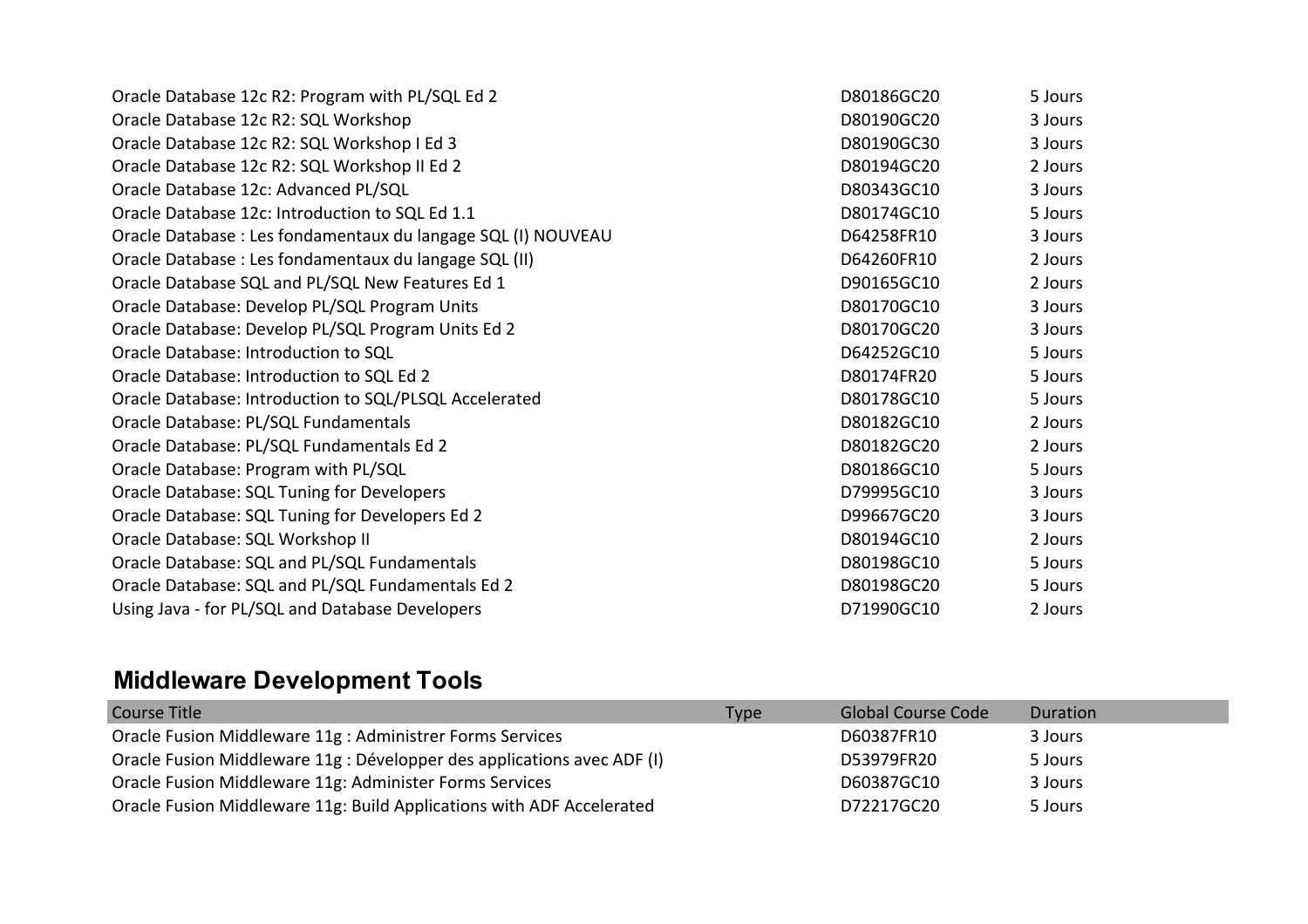| Oracle Fusion Middleware 11g: Build Applications with ADF I         | D53979GC20 | 5 Jours |
|---------------------------------------------------------------------|------------|---------|
| Oracle Fusion Middleware 11g: Build Applications with ADF II        | D73239GC20 | 3 Jours |
| Oracle Fusion Middleware 11g: Build Applications with Oracle Forms  | D61530GC10 | 5 Jours |
| Oracle Middleware 12c: Build Rich Client Applications with ADF Ed 1 | D76564GC10 | 5 Jours |
| Oracle Reports Developer 10g: Build Reports                         | D17075GC10 | 5 Jours |

#### **Oracle Database**

| <b>Course Title</b>                                                          | Type | <b>Global Course Code</b> | Duration |
|------------------------------------------------------------------------------|------|---------------------------|----------|
| Data Warehousing Concepts Ed 1                                               |      | D101870GC10               | 1 Day    |
| <b>Implementing Oracle Audit Vault</b>                                       |      | D71675GC10                | 2 Jours  |
| Introduction to Oracle Database Security Ed 1                                |      | D90815GC10                | 1 Day    |
| Oracle 11g: RAC and Grid Infrastructure Administration Accelerated Release 2 |      | D77642GC30                | 5 Jours  |
| Oracle Database 11g : Administration Workshop II Release 2                   |      | D50079FR20                | 5 Jours  |
| Oracle Database 11g : Gérer Oracle sous Linux pour les administrateurs       |      | D55650FR10                | 2 Jours  |
| Oracle Database 11g : Implémenter Database Vault Release 2                   |      | D52474FR20                | 2 Jours  |
| Oracle Database 11g : RAC pour administrateurs                               |      | D75223FR40                | 4 Jours  |
| Oracle Database 11g: Administration Workshop I Release 2                     |      | D50102GC20                | 5 Jours  |
| Oracle Database 11g: Administration Workshop II Release 2                    |      | D50079GC20                | 5 Jours  |
| Oracle Database 11g: Backup and Recovery Workshop                            |      | D71862GC10                | 3 Jours  |
| Oracle Database 11g: Data Guard Administration Release 2                     |      | D52161GC30                | 4 Jours  |
| Oracle Database 11g: Implement Database Vault                                |      | D52474GC10                | 2 Jours  |
| Oracle Database 11g: Managing Oracle on Linux for DBAs                       |      | D55650GC10                | 2 Jours  |
| Oracle Database 11g: Performance Tuning DBA Release 2                        |      | D50317GC20                | 5 Jours  |
| Oracle Database 11g: RAC Administration Release 2                            |      | D75223GC40                | 4 Jours  |
| Oracle Database 11g: Security                                                |      | D50323GC10                | 5 Jours  |
| Oracle Database 11g: Security Release 2                                      |      | D50323GC20                | 5 Jours  |
| Oracle Database 11g: SQL & Administration (Windows) Ed 1                     |      | D90746GC10                | 9 Jours  |
| Oracle Database 12c R1: High Availability New Features Ed 1                  |      | D79794GC10                | 3 Jours  |
| Oracle Database 12c R1: New Features for Administrators Ed 2                 |      | D77758GC20                | 5 Jours  |
| Oracle Database 12c R2: Clusterware & ASM Admin Accelerated Ed 2             |      | D87471GC20                | 5 Jours  |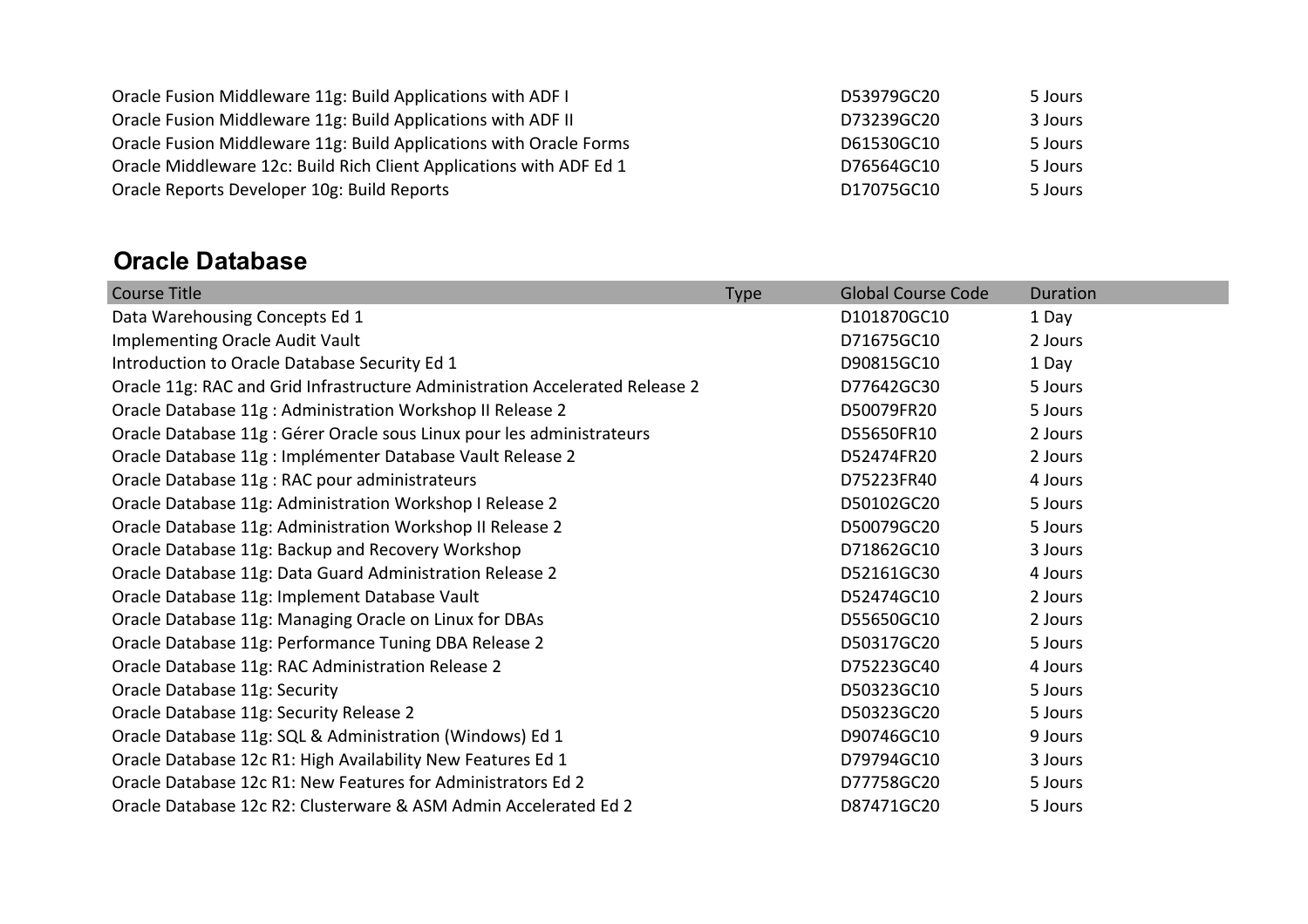| Oracle Database 12c R2: Install and Upgrade Workshop                   | D77766GC20  | 2 Jours |
|------------------------------------------------------------------------|-------------|---------|
| Oracle Database 12c R2: Managing Multitenant Architecture              | D99340GC20  | 4 Jours |
| Oracle Database 12c R2: New Features for 12c R1 Administrators         | D93517GC10  | 5 Jours |
| Oracle Database 12c R2: RAC Administration Ed 2                        | D81250GC20  | 4 Jours |
| Oracle Database 12c: ASM Administration                                | D81242FR10  | 2 Jours |
| Oracle Database 12c: Administration Workshop                           | D78846GC10  | 5 Jours |
| Oracle Database 12c: Administration Workshop Ed 2                      | D78846GC20  | 5 Jours |
| Oracle Database 12c: Backup and Recovery Workshop                      | D78850GC10  | 5 Jours |
| Oracle Database 12c: Backup and Recovery Workshop Ed 2                 | D78850GC20  | 5 Jours |
| Oracle Database 12c: Data Guard Administration                         | D79232FR10  | 4 Jours |
| Oracle Database 12c: Install and Upgrade Workshop                      | D77766FR10  | 2 Jours |
| Oracle Database 12c: Managing Multitenant Architecture                 | D79128GC10  | 2 Jours |
| Oracle Database 12c: OCM Exam Preparation Workshop Ed 1                | D94327GC10  | 5 Jours |
| Oracle Database 12c: Performance Management and Tuning                 | D79236GC10  | 5 Jours |
| Oracle Database 12c: RAC Administration Ed 1                           | D81250GC10  | 4 Jours |
| Oracle Database Security: Detective Controls Ed 1                      | D90844GC10  | 5 Jours |
| Oracle Database Security: Preventive Controls Ed 1                     | D90836GC10  | 5 Jours |
| Oracle Database: Performance Management and Tuning                     | D105019GC10 | 5 Jours |
| Oracle Grid Infrastructure 11g : Gestion des clusters et ASM Release 2 | D75227FR30  | 5 Jours |
| Oracle Grid Infrastructure 11g: Manage Clusterware and ASM - Release 2 | D75227GC30  | 5 Jours |

# **Oracle Enterprise Manager**

| <b>Course Title</b>                                            | <b>Type</b> | <b>Global Course Code</b> | Duration |
|----------------------------------------------------------------|-------------|---------------------------|----------|
| Oracle Enterprise Manager Cloud Control 12c: Install & Upgrade |             | D73067GC10                | 2 Jours  |
| Oracle Enterprise Manager Cloud Control 13c: Install & Upgrade |             | D92195GC10                | 2 Jours  |
| Using Oracle Enterprise Manager Cloud Control 12c              |             | D73244GC10                | 3 Jours  |
| Using Oracle Enterprise Manager Cloud Control 13c              |             | D92199GC20                | 3 Jours  |

#### **Oracle Linux**